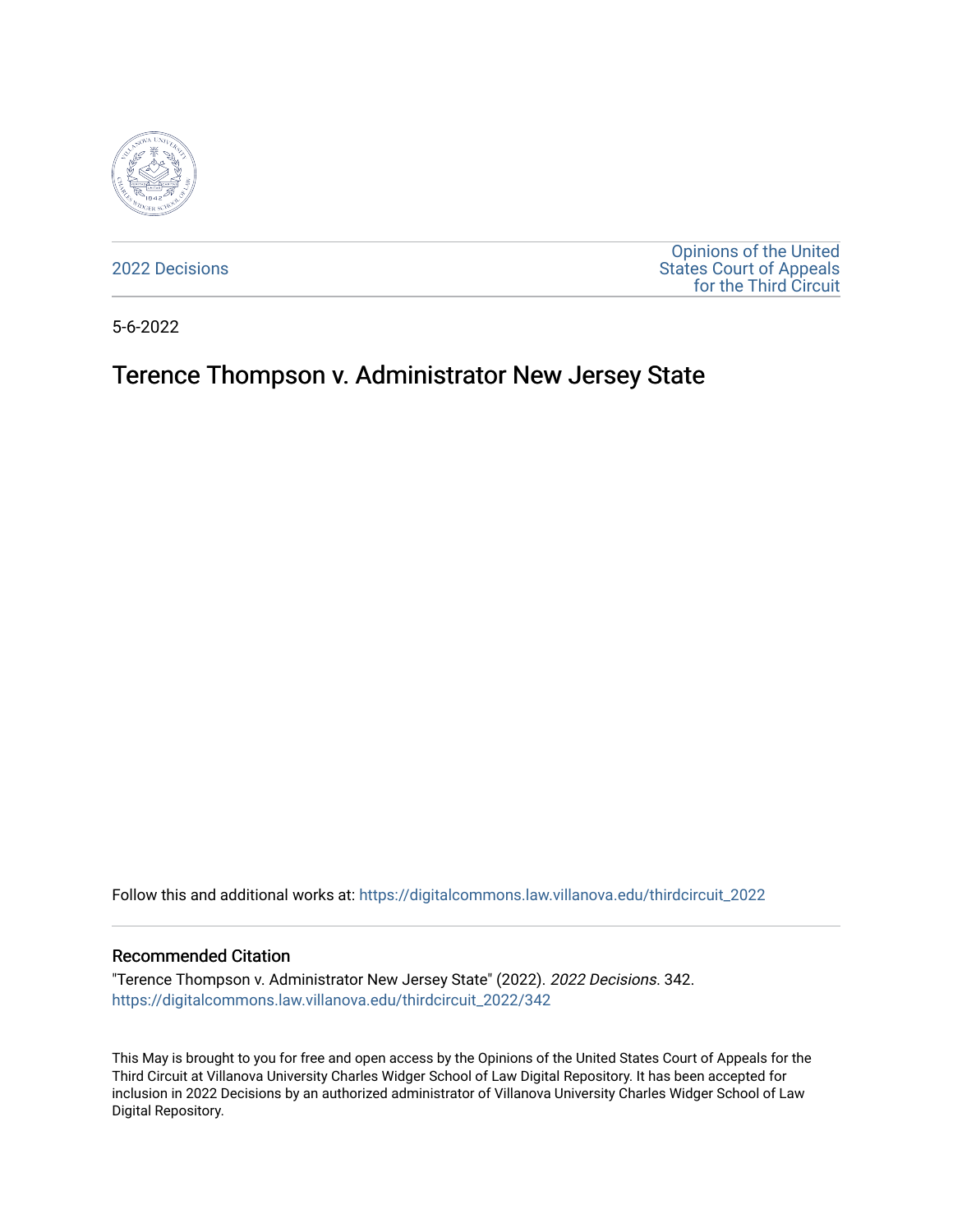#### **NOT PRECEDENTIAL**

### UNITED STATES COURT OF APPEALS FOR THE THIRD CIRCUIT

\_\_\_\_\_\_\_\_\_\_\_\_

No. 20-1276 \_\_\_\_\_\_\_\_\_\_\_\_

### TERENCE THOMPSON, Appellant

v.

# ADMINISTRATOR, NEW JERSEY STATE PRISON; ATTORNEY GENERAL NEW JERSEY

\_\_\_\_\_\_\_\_\_\_\_\_

On Appeal from the United States District Court for the District of New Jersey (D.C. No. 1-11-cv-07164) District Judge: Honorable Renee M. Bumb

Argued on April 28, 2022

\_\_\_\_\_\_\_\_\_\_\_\_

Before: HARDIMAN, RENDELL, and FISHER, *Circuit Judges*.

(Filed: May 6, 2022)

Peyton Myers [**Argued**] (Admitted Pursuant to Third Circuit LAR 46.3) Duquesne University School of Law Federal Litigation Clinic 912-914 Fifth Avenue Pittsburgh, PA 15219

Adrian N. Roe First Floor 428 Boulevard of the Allies Pittsburgh, PA 15219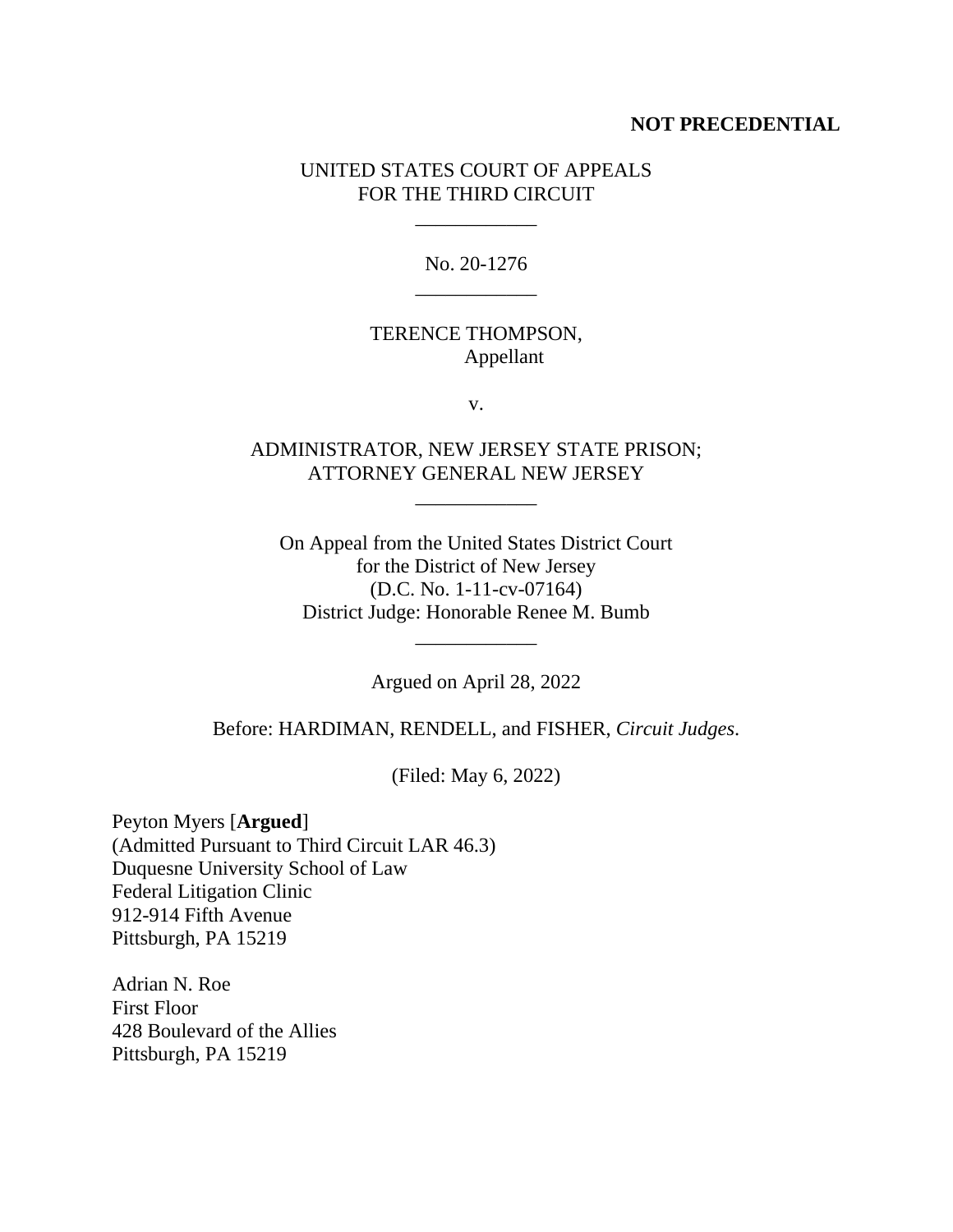Samuel H. Simon Houston Harbaugh 401 Liberty Avenue 22nd Floor, Three Gateway Center Pittsburgh, PA 15222 *Counsel for Appellant*

Grace C. MacAulay Jason Magid, I [**Argued**] Camden County Office of Prosecutor 200 Federal Street Camden, NJ 08103 *Counsel for Appellees*

## OPINION\* \_\_\_\_\_\_\_\_\_\_\_\_

\_\_\_\_\_\_\_\_\_\_\_\_

HARDIMAN, *Circuit Judge*.

Terence Thompson appeals the District Court's order denying his habeas petition. We will affirm because the District Court properly deferred to the state court's

conclusion that Thompson did not receive ineffective assistance of counsel. 1

I

After turning down a plea offer of 20 years' imprisonment and 10 years' parole ineligibility, Thompson went to trial and was convicted in state court of conspiracy to commit robbery, armed robbery, felony murder, possession of a firearm for an unlawful purpose, and unlawful possession of a weapon. *State v. Thompson*, 2011 WL 499394, at

<sup>\*</sup> This disposition is not an opinion of the full Court and pursuant to I.O.P. 5.7 does not constitute binding precedent.

<sup>&</sup>lt;sup>1</sup> The Court appointed the Duquesne University School of Law Federal Litigation Clinic to represent Thompson pro bono in this appeal. The Clinic has ably discharged its responsibilities.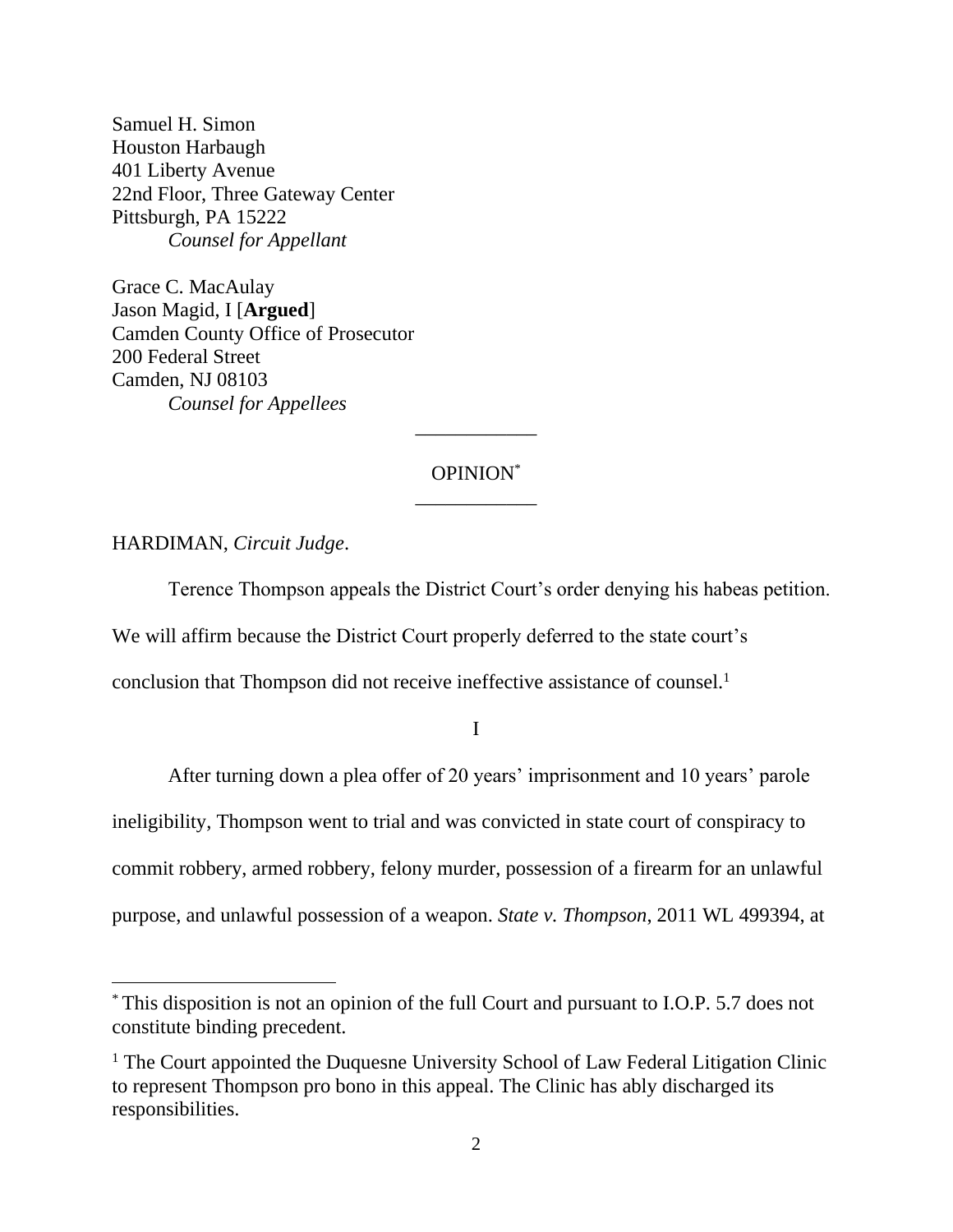\*2 (N.J. Super. Ct. App. Div. Feb. 15, 2011). He was sentenced to life without parole, and his conviction was affirmed on direct appeal. *Id.* at \*2–3, *certif. denied*, 845 A.2d 1255 (N.J. 2004), *cert. denied*, 543 U.S. 888 (2004).

Thompson's initial state post-conviction relief petition was unsuccessful. *See Thompson*, 2011 WL 499394, at \*1, 3, *certif. denied*, 21 A.3d 1186 (N.J. 2011). He then filed a federal habeas petition. The District Court stayed that case until Thompson completed a second round of state post-conviction proceedings. *See Thompson v. Warren*, 2015 WL 93751, at \*1 (D.N.J. Jan. 7, 2015).

Back in state court, Thompson argued that his trial counsel was ineffective because he failed to advise Thompson about the statutory maximum sentence he could receive if found guilty. *See State v. Thompson*, 2018 WL 1352141, at \*1 (N.J. Super. Ct. App. Div. Mar. 16, 2018). Thompson claimed he would have accepted the plea offer, rather than stand trial, had he known his true sentence exposure. *See id.* at \*2. Both state courts to consider the merits held that Thompson was not prejudiced because, even if he had been correctly advised, Thompson would not have accepted the plea offer. *See* App. 533–34; *Thompson*, 2018 WL 1352141, at \*2. The New Jersey Supreme Court denied certification. *State v. Thompson*, 194 A.3d 983 (Table) (N.J. 2018).

After the state proceedings concluded, the District Court lifted its stay on Thompson's habeas proceedings. *Thompson v. Warren*, 2019 WL 6130751 (D.N.J. Nov. 19, 2019). The Court applied AEDPA deference, *id.* at \*3–4, and held that the New Jersey courts did not unreasonably deny Thompson's post-conviction relief petition, *id.* at \*7–8. We granted a certificate of appealability on Thompson's ineffective assistance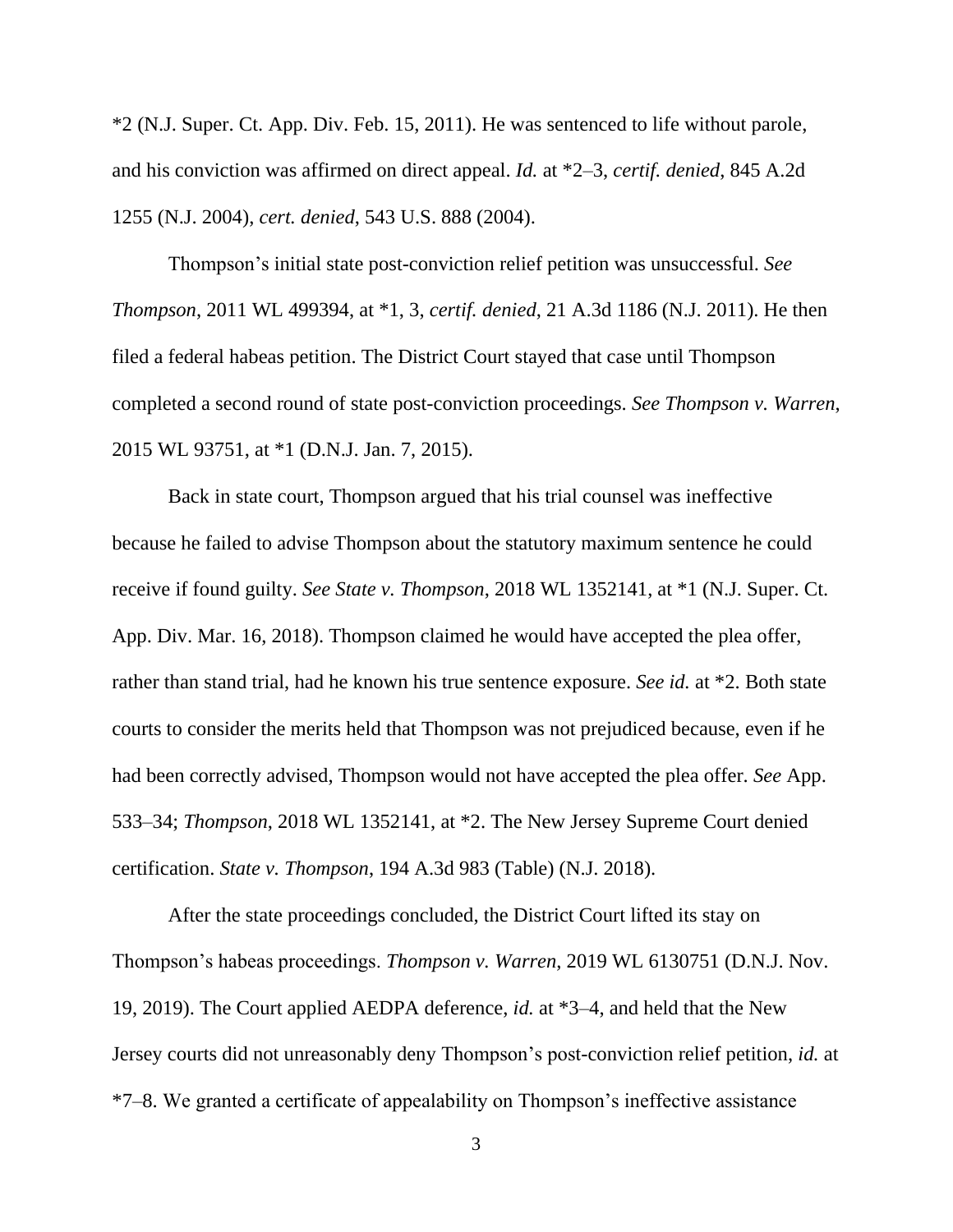claim.

 $II^2$ 

The State concedes that Thompson's counsel's performance was deficient. So we consider whether Thompson suffered prejudice. Thompson "must demonstrate 'a reasonable probability that, but for counsel's unprofessional errors, the result of the proceeding would have been different. A reasonable probability is a probability sufficient to undermine confidence in the outcome.'" *Harrington v. Richter*, 562 U.S. 86, 104 (2011) (quoting *Strickland v. Washington*, 466 U.S. 668, 694 (1984)); *see also Lafler v. Cooper*, 566 U.S. 156, 164 (2012) (applying *Strickland* where the alleged prejudice arises from the rejection of a plea offer).

Because the New Jersey courts rejected Thompson's ineffective assistance claim on the merits, the District Court applied AEDPA deference. *Maple v. Albion*, 19 F.4th 570, 571–72 (3d Cir. 2021), *petition for cert. filed*, No. 20-2514 (Apr. 13, 2022); *see* 28 U.S.C. § 2254(d)–(e). Under AEDPA, federal courts cannot grant habeas relief unless the state court rendered "a decision that was contrary to, or involved an unreasonable application of, clearly established Federal law" or "a decision that was based on an unreasonable determination of the facts in light of the evidence presented." 28 U.S.C. § 2254(d). Moreover, "a determination of a factual issue made by a State court shall be presumed to be correct" unless rebutted by "clear and convincing evidence." *Id.* 

<sup>2</sup> The District Court had jurisdiction under 28 U.S.C. § 2254. Because we issued a certificate of appealability, we have jurisdiction under 28 U.S.C. §§ 1291, 2253(c). We review de novo the District Court's application of AEDPA deference. *Branch v. Sweeney*, 758 F.3d 226, 232 (3d Cir. 2014).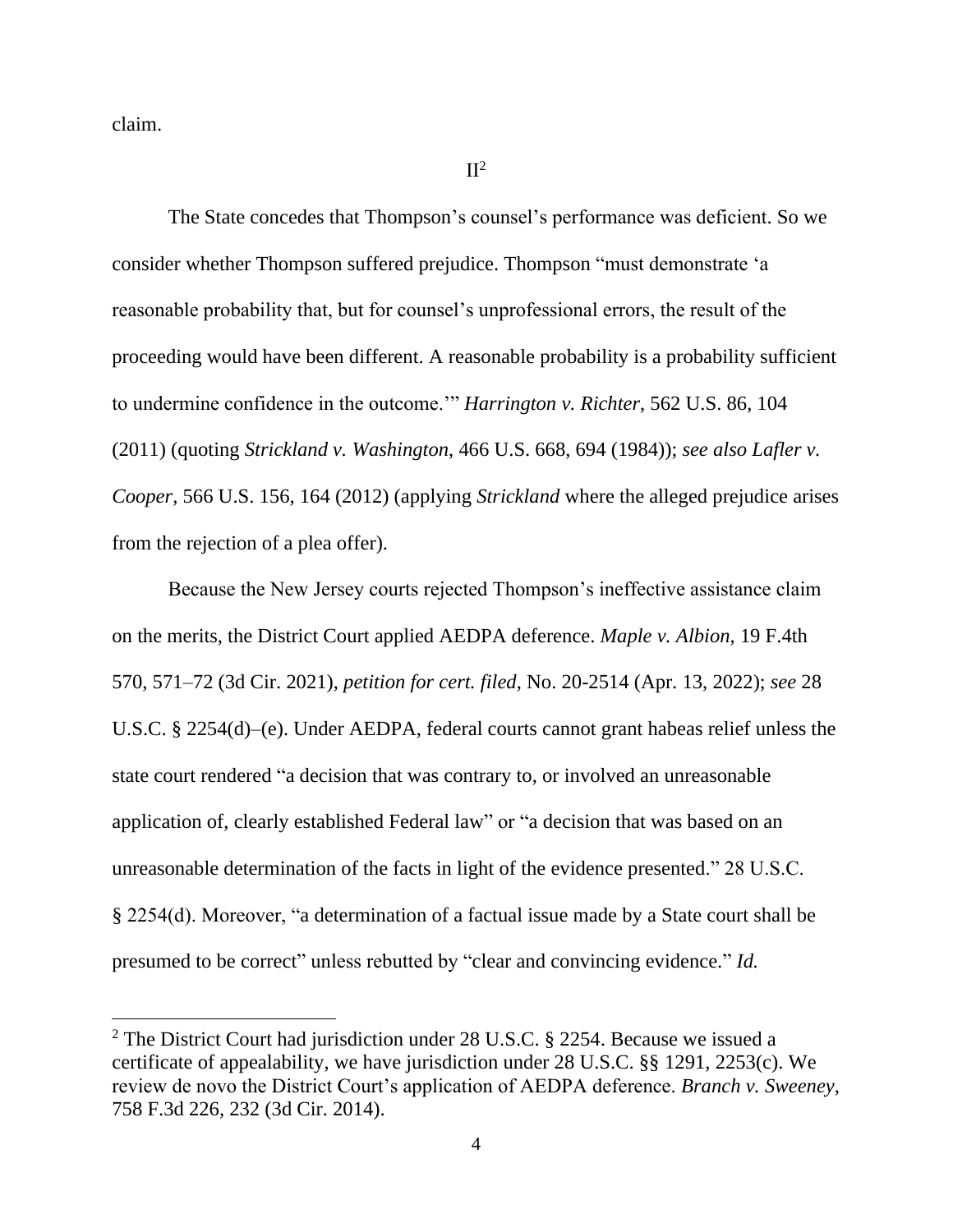$$2254(e)(1).$ 

Thompson argues that the PCR court's decision "was based on an unreasonable determination of the facts." Reply Br. 7; 28 U.S.C. § 2254(d)(2). We agree with the District Court that Thompson has not "demonstrated by 'clear and convincing evidence,' § 2254(e)(1), that the state court's determination of the facts was unreasonable in light of the record." *Rountree v. Balicki*, 640 F.3d 530, 537–38 (3d Cir. 2011) (citations omitted).

The PCR court found that "Thompson was adamant that he wanted to go to trial." App. 528. In other words, he would not have accepted the plea offer even if he knew his true sentence exposure after a trial. Thompson has not rebutted that factual finding by clear and convincing evidence. In fact, Thompson's testimony at his pre-trial conference supports the PCR court's finding. *See, e.g.*, App. 487 ("I got pretty much been dealt [sic] a life sentence already so it doesn't really matter. . . . I'd rather just go to trial."). And though Thompson testified that he would have accepted the plea offer if he knew the risk of going to trial, the PCR court did not believe him. *See* App. 529.

Thompson asks us to infer that he would have accepted the plea offer simply because the sentence he received at trial is so much greater than the sentence he would have received under the proposed plea offer. That inference rests on the assumption that no reasonable person would risk so much by going to trial. Thompson argues that other circuits' caselaw supports his suggested inference. *See Puglisi v. United States*, 586 F.3d 209 (2d Cir. 2009); *Magana v. Hofbauer*, 263 F.3d 542 (6th Cir. 2001); *United States v. Gordon*, 156 F.3d 376 (2d Cir. 1998). While those decisions highlighted the importance of a disparity between the sentence the defendant was offered and the sentence he

5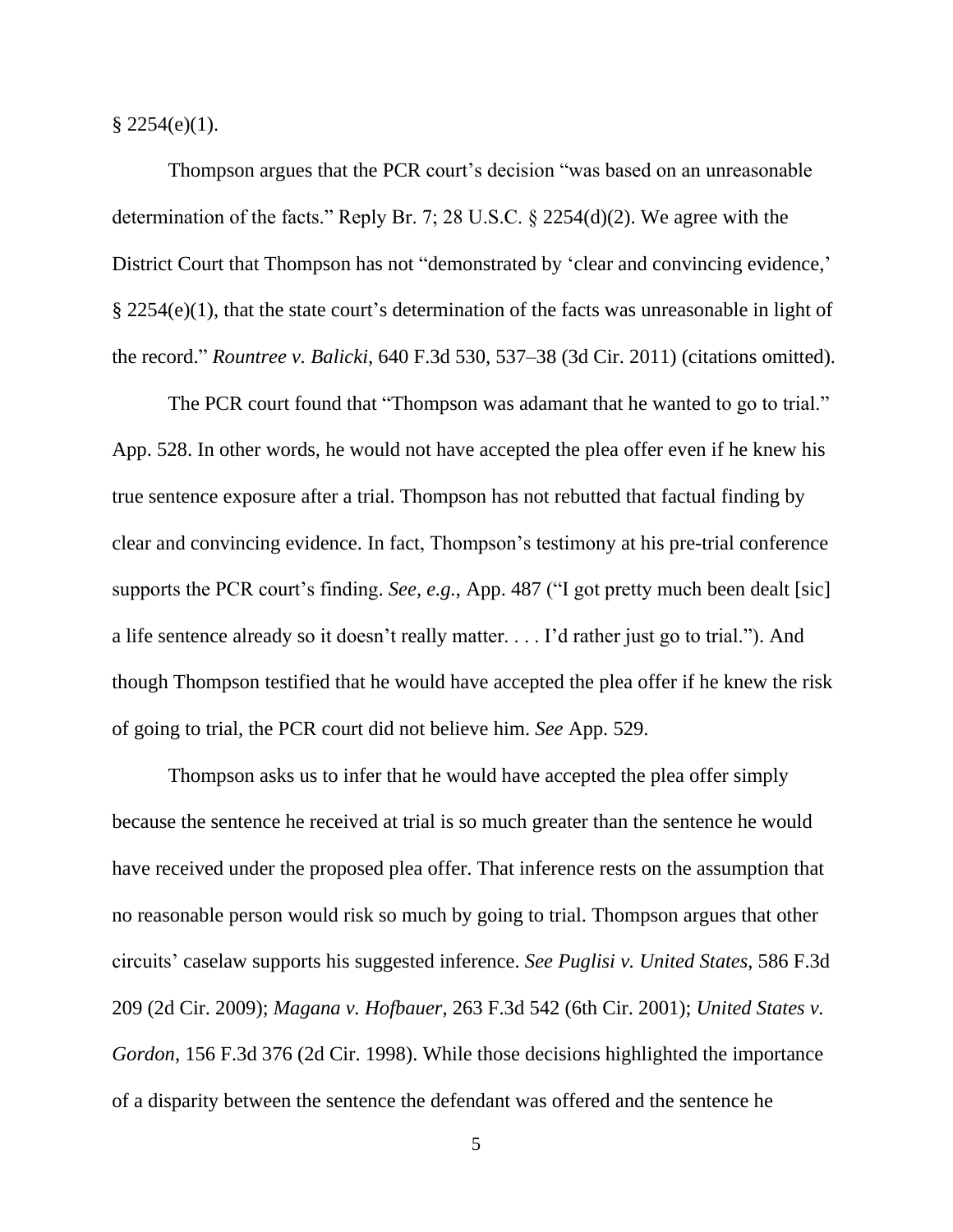ultimately received, none of them involved an adverse credibility finding by the state court. *See, e.g.*, *Magana*, 263 F.3d at 552 (noting that a third party corroborated the defendant's testimony); *Gordon*, 156 F.3d at 381 ("[A] disparity provides sufficient objective evidence—when combined with a petitioner's statement concerning his intentions—to support a finding of prejudice under *Strickland*."). Unlike in those cases, Thompson's testimony was found not credible, and he offered no corroborating evidence.

Thompson also mischaracterizes our precedent in *United States v. Day*, 969 F.2d 39 (3d Cir. 1992) as establishing a substantive standard for prejudice. The petitioner in *Day* challenged his federal custody under § 2255, and the district court denied his petition without a hearing. *Id.* at 41. We declined to establish a standard for prejudice because the district court held no hearing. *Id.* at 45. Thus, *Day* addresses when a district court must hold an evidentiary hearing, not the substantive standard for prejudice. Thompson cites a Fifth Circuit case to the same effect. *See United States v. Herrera*, 412 F.3d 577, 582 (5th Cir. 2005). Because the PCR court held a hearing in this case, *Day* and *Herrera* are no help to Thompson.

Thompson's testimony about his medical condition further undermines the contention that, had he known his true sentence exposure, he would have accepted the plea offer. Thompson explained he went to trial "seek[ing] medical attention to get [his] guts sewed back up." App. 501. He believed that, by going to trial, he would receive medical treatment sooner. This admission merely reinforces the PCR court's conclusion that "Thompson was adamant that he wanted to go to trial." App. 528.

6